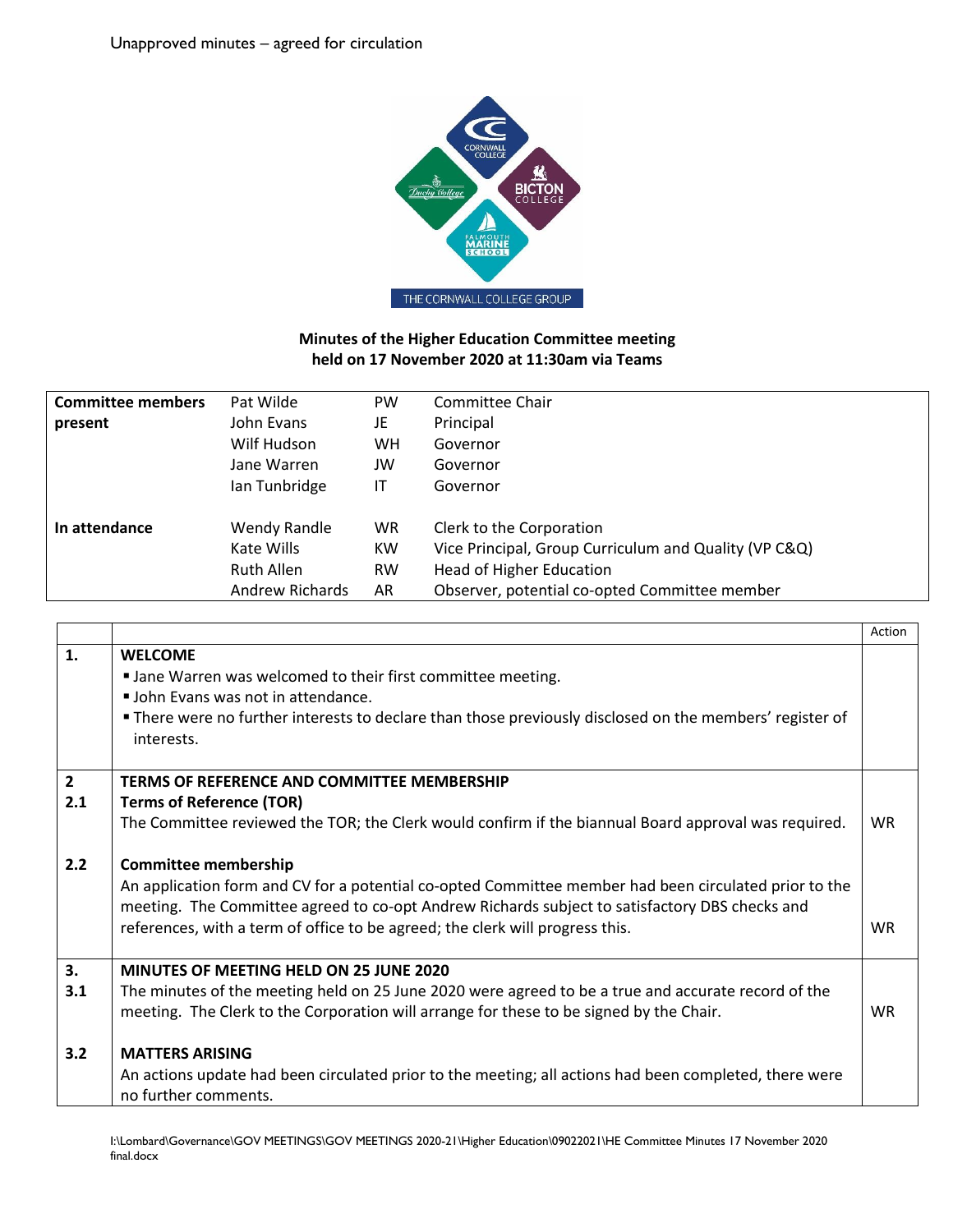| 4.  | <b>OVERVIEW OF CURRENT PICTURE AND PLANNED DEVELOPMENT</b>                                                 |
|-----|------------------------------------------------------------------------------------------------------------|
|     | Given that this was the start of the Committee's first full year of operation and that there were two new  |
|     | participants, the Vice -Principal C&Q had been invited to give a presentation on the following:            |
| 4.1 | The Cornwall College Group (TCCG) HE activity                                                              |
|     | The focus for the previous and this academic year remains on growth and quality. In terms of growth:       |
|     | A four phased approach for growth was implemented, focussing on rationalisation, with some                 |
|     | provision stopped, as the College moves to being clear on the strategic intent of the organisation.        |
|     | " The College are keen to ensure clear campus identities and provision that matches the industries in      |
|     | each location, with a clear FE to HE progression path.                                                     |
|     | • The College aims to secure University Centre status, further contributing to its ambitions for access to |
|     | HE, as identified in the Access and Participation Plan (APP) targets.                                      |
|     | " The College are on target with the aims identified in the current HE strategy presented to Board in      |
|     | 2019/2020.                                                                                                 |
|     | In terms of quality:                                                                                       |
|     | . The College has improved data quality and monitoring across all its provision, including HE              |
|     | • The same approach used for FE course reviews has been adopted in HE in order to ensure consistency       |
|     | across the group.                                                                                          |
|     | " Communication with students using Microsoft Teams has increased and is the only online delivery          |
|     | platform used to ensure consistency in approach and learning.                                              |
|     | " Clarity in the HE team roles and responsibilities has been achieved.                                     |
|     |                                                                                                            |
| 4.2 | <b>Office for Students (OfS) Registration status</b>                                                       |
|     | Previously the College's OfS registration status had been subject to enhanced monitoring regarding         |
|     | Condition E2. This requirement had now been suspended following a review carried out by Deloitte in        |
|     | January 2020 (the report of which had been received by TCCG in August 2020).                               |
| 4.3 | <b>Access &amp; Participation Plan (APP)</b>                                                               |
|     | Having an Access and Participation Plan in place was a condition of registration with OfS. The 2020/21 -   |
|     | 2024/25 Plan had been circulated for information prior to the meeting. Activity and progress on meeting    |
|     | the objectives set in the Plan were continually monitored and were on target. TCCG would be required       |
|     | to produce an Impact Statement relating to 2019/20 activity (which would be expected to cover the          |
|     | preparations made to implement targets identified for 2020/21) in March 2021. Activity leading into this   |
|     | year was linked to the growth and quality strategy. TCCG expected a successful outcome to the Impact       |
|     | Statement submission, the results of which would be known in June 2021.                                    |
| 4.4 | Covid-19 update and future plans                                                                           |
|     | " The majority of delivery has been face to face with some online delivery due to specific circumstances;  |
|     | health and care provision has moved online due to potential transmission into external settings.           |
|     | " Face to face delivery will end on the 04/12/2020, with the final week online, in line with the           |
|     | government student travel window.                                                                          |
|     | The College continue to work closely with the awarding Higher Education Institutions (HEIs) and are        |
|     | compliant with the plans in place (eg regarding assessment regulations).                                   |
|     | Governors thanked the VP C&Q for the presentation. In response to the governor question on whether         |
|     | the College were secure in their partnership with Plymouth, it was reported that a recent meeting had      |
|     | reflected a more flexible approach by the partner with greater interest in alignment between provision at  |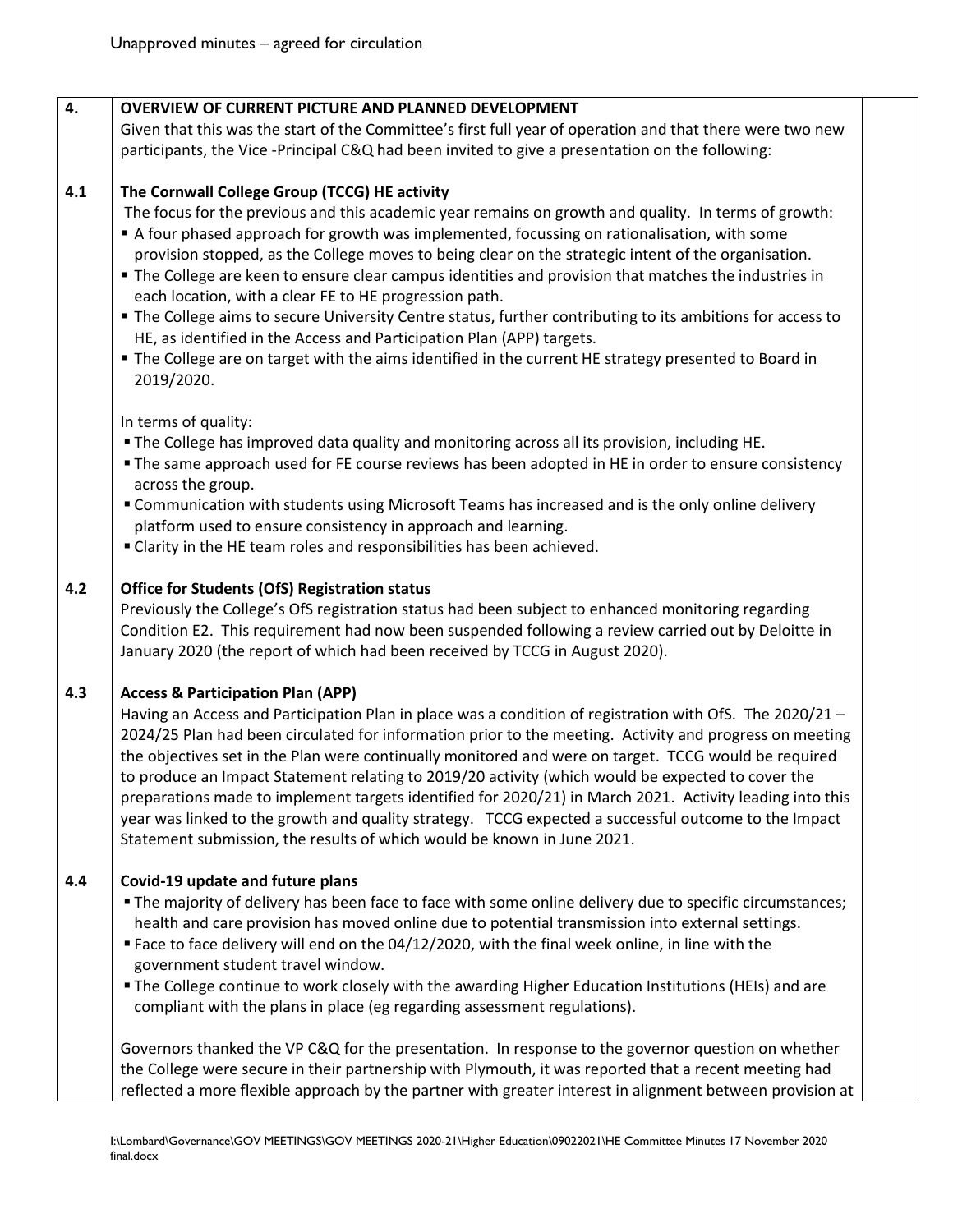TCCG and UoP to ensure the pathways were aligned. Governors were keen to ensure the College remain focussed on what is best for it's the learners in terms of range of opportunity available coming through.

Governor reflected on online learning and the risk of lower student engagement asking how the College engages all students on the online journey. It was noted that learners' contribution was closely monitored, (with the advances in Teams enabling this to take place) so that interventions to support and encourage engagement could be swiftly implemented if necessary.

Governor reflected on a new group set up across the HE sector put in place to consider small universities' financial sustainability, it was reported that this group has not been in touch with the College to ask their opinion (it was not clear if the group's interests encompassed the provision of HE in FE institutions).

A Committee member requested information on TCCG's strategy with respect to using its Foundation Degree Awarding Powers (FDAPs). The strategic use of FDAPs (or the continuation with partner approval relationships) will be driven by the best outcome for learners in terms of progression opportunities and career destinations A discussion took place on the opportunities available both locally and nationally to improve credibility of the HE offer and the impact of the current Ofsted grading on the College's attractiveness to HE applicants. The need to be prepared with appropriate HE progression opportunities once the College can deliver T Levels was noted.

The Committee requested information on how the College capture and manage the risks being discussed; it was noted these risks form part of the corporate risk register in which there is a HE strand.

A committee member asked if the College were likely to maintain their silver status at the next Teaching Excellence and Student Outcomes Framework (TEF) assessment. In terms of data it was anticipated that the College would retain silver, though an assessment was not due this academic year. There were two areas of concern, however: continuation rates and progression into professional employment or postgraduate study. The data used in the TEF related to earlier cohorts and whilst performance was slowly improving, it was not yet at a sufficient level to ensure that further intervention by OfS would not occur. There were also identified achievement gaps regarding the retention and achievement of those students declaring a disability, compared to those who did not. The course review process will enable earlier intervention on these issues.

## **Areas of development**

The following areas for development were noted:

- **EXTENGING 15 In Strengthening of HE teaching and learning observations.**
- Linking in HE with the course review process to triangulate data.
- **Development of the scholarship activity; the College have put in place a fund for staff to bid for and** agreed a range of research projects. A Committee member asked how the College would establish the level of scholarly activity in other areas as that achieved at Newquay. Several factors were highlighted: the establishment of clear campus identities, with focussed HE provision, as referred to above; the clarification of roles and expectations of HE staff; the ongoing drive to improve teaching and learning quality and share best practice.
- Improvement of the learner journey; to be achieved with focus on the learner experience, guidance and support. The Committee were keen to explore how the College was capturing the learner voice, using it to enhance the quality of the learner experience - and how this was fed back to learners. Additional data from these activities would be shared at the next meeting.

**KW**

**4.5**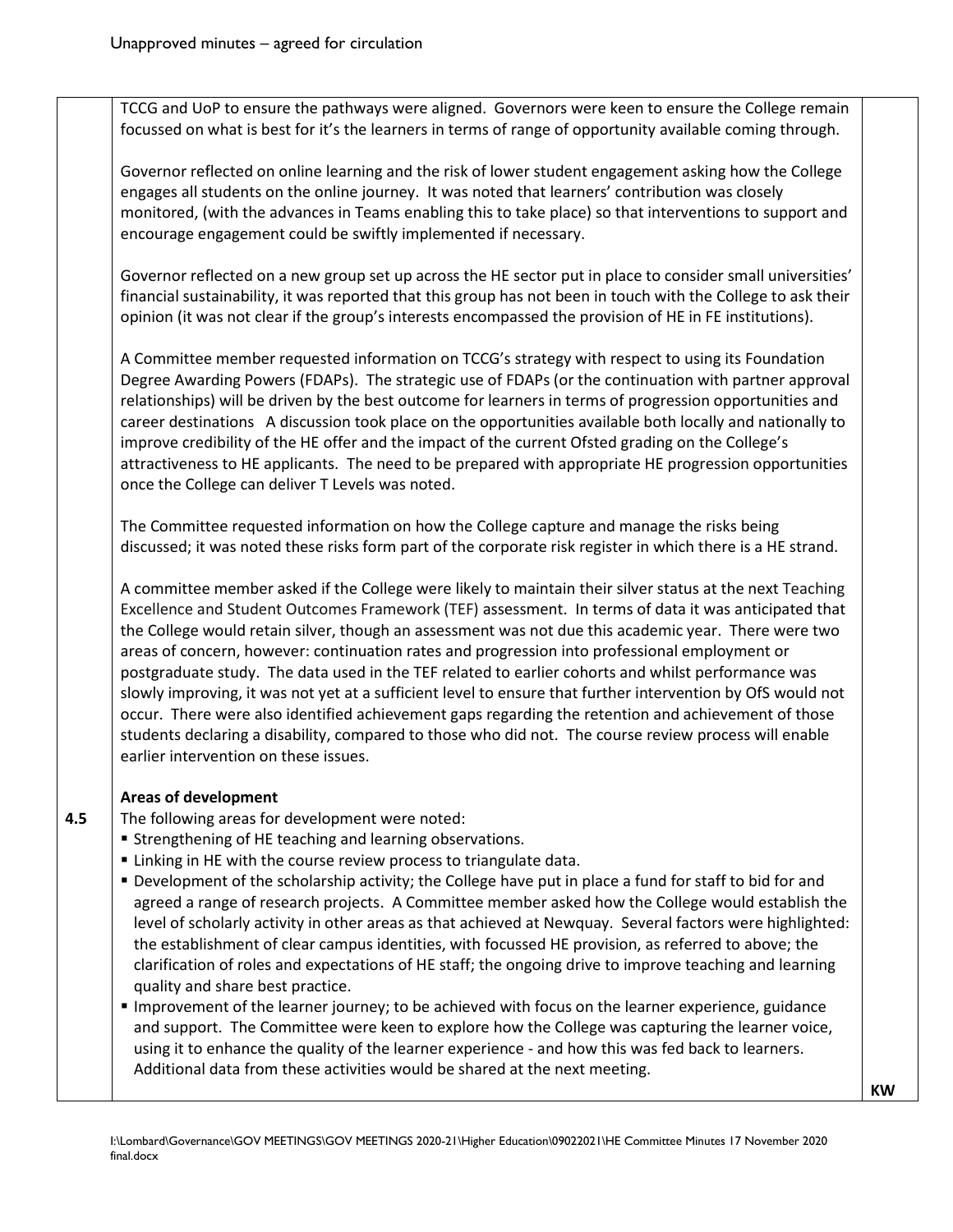|       | A Committee member asked for information on who undertook lesson observations, if there was any<br>resistance from staff, how were they used for quality assurance and if there are plans to strengthen the |            |  |  |
|-------|-------------------------------------------------------------------------------------------------------------------------------------------------------------------------------------------------------------|------------|--|--|
|       | team to be able to complete them. The College have HE specialists who complete this work who are also                                                                                                       |            |  |  |
|       | involved in the development of staff. Where improvement is required, staff work with their line                                                                                                             |            |  |  |
|       | managers and the TLA team to achieve this.                                                                                                                                                                  |            |  |  |
|       |                                                                                                                                                                                                             |            |  |  |
|       | The Committee were invited to provide further feedback on the APP by the 27 <sup>th</sup> November.                                                                                                         |            |  |  |
|       |                                                                                                                                                                                                             | <b>ALL</b> |  |  |
| 5     | ITEMS FOR DECISION AND/OR RECOMMENDATION TO THE BOARD                                                                                                                                                       |            |  |  |
| 5.1   | Draft HE Self Evaluation Document Operating Plan                                                                                                                                                            |            |  |  |
|       | The first draft of the document had been circulated prior to the meeting - the Committee noted that                                                                                                         |            |  |  |
|       | much of the information covered by the draft had been discussed in the context of the Vice-Principal's                                                                                                      |            |  |  |
|       | presentation at the start of the meeting, described in Section 4 above.                                                                                                                                     |            |  |  |
|       |                                                                                                                                                                                                             |            |  |  |
|       | A Committee member requested external data against which to benchmark. It was reported that OfS                                                                                                             |            |  |  |
|       | produce threshold data, which is used in the TEF and for ongoing monitoring of compliance with                                                                                                              |            |  |  |
|       | conditions of registration. The College are not yet in a position to replicate this data exactly, although                                                                                                  |            |  |  |
|       | work is ongoing to produce as close a fit as is possible via internal systems.                                                                                                                              |            |  |  |
|       |                                                                                                                                                                                                             |            |  |  |
| $5.2$ | Higher Education Academic Board (HEAB) Terms of Reference                                                                                                                                                   |            |  |  |
|       | The HEAB TOR had been circulated prior to the meeting. After discussion it was agreed the TOR wording                                                                                                       |            |  |  |
|       | be strengthened to ensure further clarity on the formal responsibilities of HEAB regarding the approval                                                                                                     |            |  |  |
|       | of programmes of study and the award of qualifications. The amendments would be completed and the                                                                                                           |            |  |  |
|       | HEAB TOR would be agreed with the Chair following the meeting, electronically.                                                                                                                              | KW/        |  |  |
|       |                                                                                                                                                                                                             | <b>RA</b>  |  |  |
| 5.3   | OfS update                                                                                                                                                                                                  |            |  |  |
|       | In addition to the issues covered in Section 4 above, it was reported that during the last six to eight                                                                                                     |            |  |  |
|       | months the OfS have reduced the regulatory burden on providers. This was a welcome development                                                                                                              |            |  |  |
|       | which had consequently permitted greater internal focus on those areas which the College had identified                                                                                                     |            |  |  |
|       | for enhancement. The Committee was assured that rigorous ongoing oversight of compliance with the                                                                                                           |            |  |  |
|       | Conditions of Registration continued.                                                                                                                                                                       |            |  |  |
|       |                                                                                                                                                                                                             |            |  |  |
| 5.4   | OfS Management and Governance update                                                                                                                                                                        |            |  |  |
|       | As indicated in Section 4 above, the January 2020 visit report was extremely positive, with seven out of                                                                                                    |            |  |  |
|       | the nine areas receiving substantial assurance and the remaining two receiving moderate assurance. The                                                                                                      |            |  |  |
|       | College have received formal notification that the enhanced monitoring has been suspended.                                                                                                                  |            |  |  |
|       |                                                                                                                                                                                                             |            |  |  |
| 6     | <b>ITEMS FOR INFORMATION/ DISUCSSION</b>                                                                                                                                                                    |            |  |  |
| 6.1   | <b>Development activity</b>                                                                                                                                                                                 |            |  |  |
| 6.1.1 | Enrolments - enrolments were down yet remain in line with budget despite the pandemic.                                                                                                                      |            |  |  |
|       |                                                                                                                                                                                                             |            |  |  |
| 6.1.2 | Recruitment and Market update - the College are focussing on recruitment for the next academic year                                                                                                         |            |  |  |
|       | which is anticipated to be difficult. A committee member stated this could be an opportunity to                                                                                                             |            |  |  |
|       | demonstrate a higher profile of employability in local destinations. It was noted that the government's                                                                                                     |            |  |  |
|       | new adult education fund can be used as a conduit into HE.                                                                                                                                                  |            |  |  |
|       |                                                                                                                                                                                                             |            |  |  |
|       |                                                                                                                                                                                                             |            |  |  |